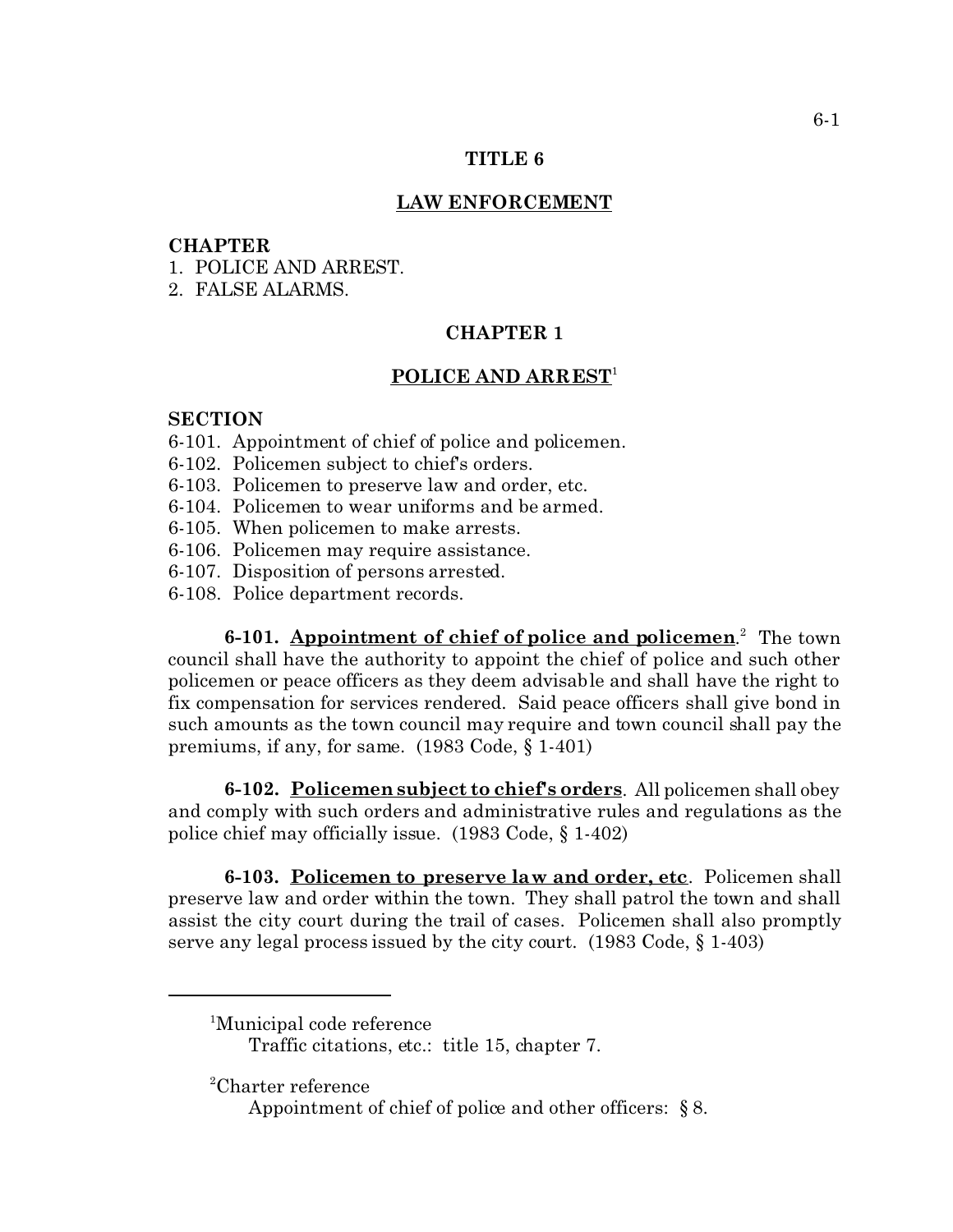**6-104. Policemen to wear uniforms and be armed**. All policemen shall wear such uniform and badge as the town council shall authorize and shall carry a service pistol and other equipment as prescribed by the chief of police at all times while on duty unless otherwise expressly directed by the chief for a special assignment. (1983 Code, § 1-404, modified)

**6-105. When policemen to make arrests**. 1 Unless otherwise authorized or directed in this code or other applicable law, an arrest of the person shall be made by a policeman in the following cases:

(1) Whenever he is in possession of a warrant for the arrest of the person.

(2) Whenever an offense is committed or a breach of the peace is threatened in the officer's presence by the person.

(3) Whenever a felony has in fact been committed and the officer has reasonable cause to believe the person has committed it. (1983 Code, § 1-405)

**6-106. Policemen may require assistance**. It shall be unlawful for any person willfully to refuse to aid a policeman in maintaining law and order or in making a lawful arrest when such a person's assistance is requested by the policeman and is reasonably necessary. (1983 Code, § 1-406)

**6-107. Disposition of persons arrested**. Unless otherwise authorized by law, when a person is arrested he shall be brought before the city court for immediate trial or allowed to post bond. When the city judge is not immediately available or the alleged offender does not post the required bond, he shall be confined. (1983 Code, § 1-407)

**6-108. Police department records**. The police department shall keep a comprehensive and detailed daily record, in permanent form, showing:

(1) All known or reported offenses and/or crimes committed within the corporate limits.

(2) All arrests made by policemen.

(3) All police investigations made, funerals convoyed, fire calls answered, and other miscellaneous activities of the police department. (1983 Code, § 1-408)

<sup>1</sup>Municipal code reference

Traffic citations, etc.: title 15, chapter 7.